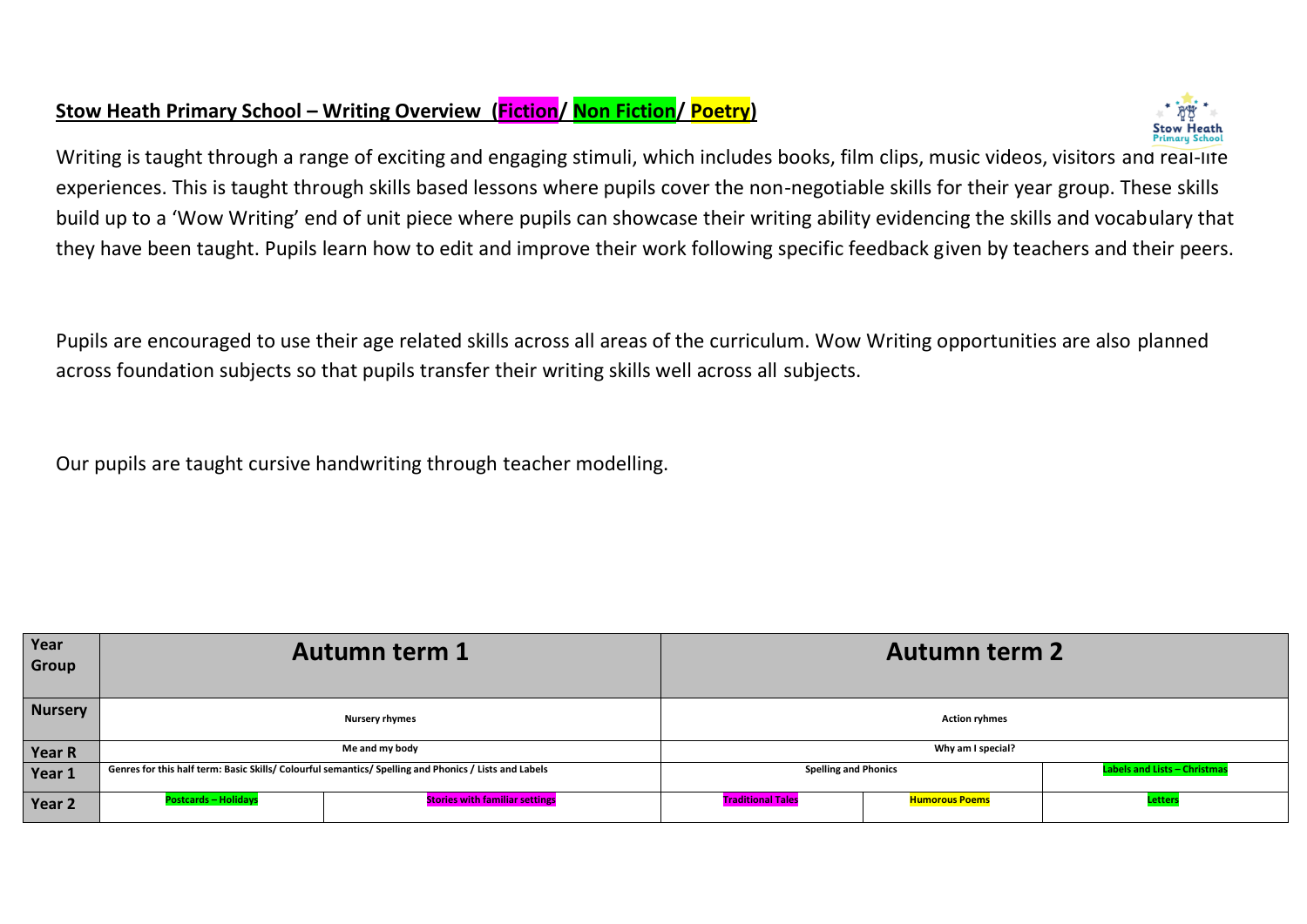| Year 3 | <b>Recounts and Diaries</b>        | <b>Stories about imaginary worlds</b> | <b>Shape Poems</b>                            | <b>Stories from another culture</b>           | Letter                               | <b>Traditional Poems</b>             |
|--------|------------------------------------|---------------------------------------|-----------------------------------------------|-----------------------------------------------|--------------------------------------|--------------------------------------|
| Year 4 | <b>Recounts</b>                    | <b>Non Chronological reports</b>      | <b>Chronological Reports -</b><br>biographies | <b>Fables</b>                                 | <b>Fairy Stories and Playscripts</b> | <b>Performance poetry</b>            |
| Year 5 | <b>Classic Fiction/Short Story</b> |                                       | <b>Instructions/Explanation text</b>          | Recounts/Eye witness account/Newspaper report |                                      | <b>Observational/ Imagery Poetry</b> |
| Year 6 | <b>Historical Stories</b>          |                                       | <b>Narrative Poems</b>                        | <b>Non-Chronological Reports</b>              | <b>Recounts and Diary Extracts</b>   | <b>Biographies</b>                   |

| Year<br>Group |                                      | <b>Spring term 1</b>                     |                                    | <b>Spring term 2</b>                       |
|---------------|--------------------------------------|------------------------------------------|------------------------------------|--------------------------------------------|
| <b>Nursey</b> |                                      | It's all about me, Different Occupations |                                    | Growing up                                 |
| Year R        |                                      | I wonder who is a hero? - Super Heroes   |                                    | I wonder who helps us? People who help us. |
| Year 1        | <b>Recounts/Letters:</b>             | <b>Traditional Stories</b>               | <b>Instructions</b>                | <b>Stories with repeating patterns</b>     |
| Year 2        | <b>Explanation texts</b>             | <b>Stories by the same author</b>        | <b>Information texts:</b>          | <b>Riddle Poems</b>                        |
| Year 3        | <b>Stories by the same author:</b>   | <b>Humorous Poems</b>                    | <b>Adventure Stories</b>           | <b>Persuasive writing</b>                  |
| Year 4        | <b>Stories with familiar setting</b> | <b>Image Poetry</b>                      | <b>Mythological writing</b>        | <b>Explanation text</b>                    |
| Year 5        | <b>Persuasive Writing</b>            | <b>Argument and Debate</b>               | <b>Greek Myths/Fiction writing</b> | <b>Poems with humour</b>                   |
| Year 6        | <b>Stories with Flashbacks</b>       | <b>Non-Chronological Reports</b>         | <b>Persuasive Writing</b>          | <b>Tales from others culture</b>           |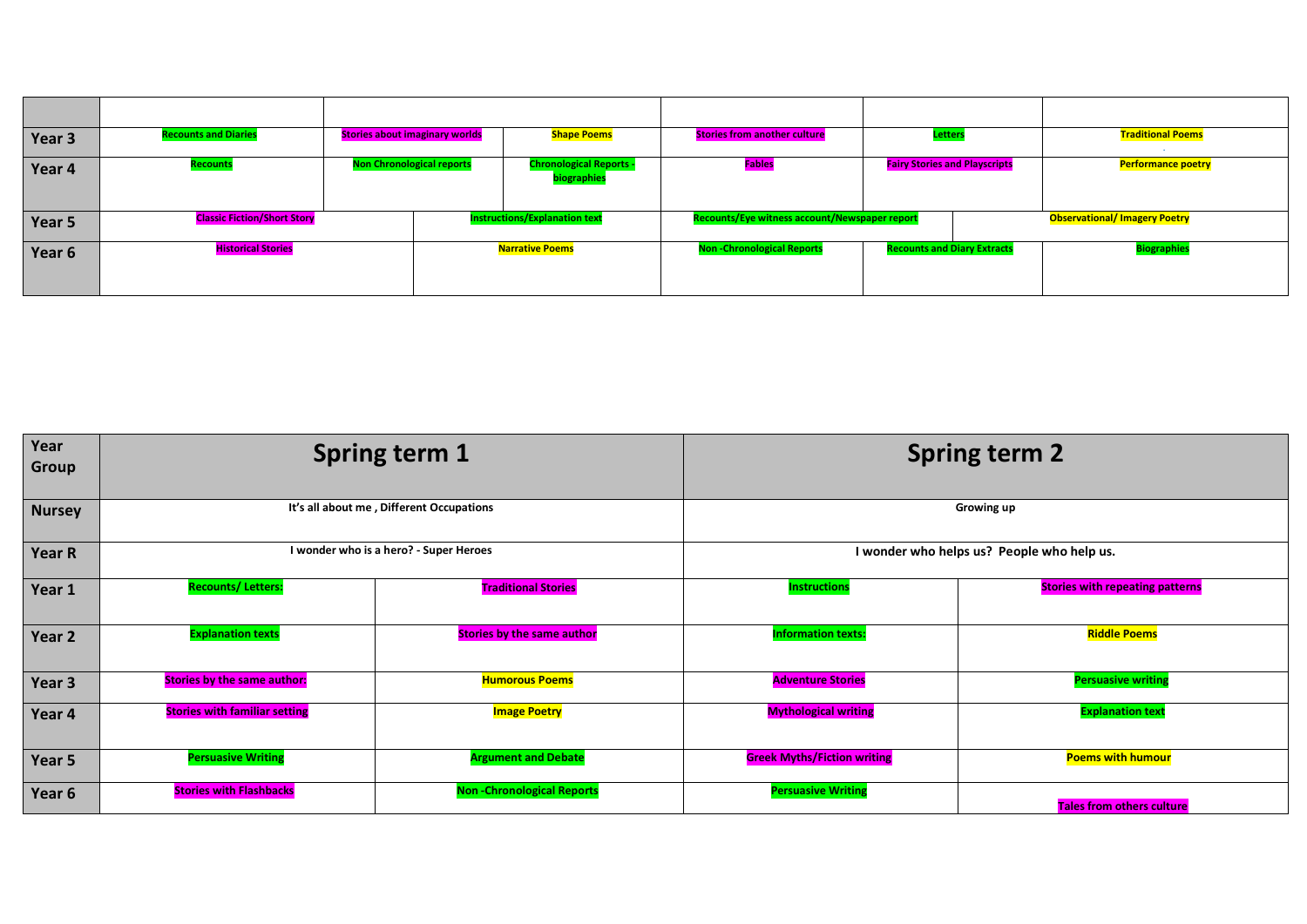| Year<br><b>Group</b> | Summer term 1                                       |                          |                                 |                             |                                        | <b>Summer term 2</b>      |                                 |  |
|----------------------|-----------------------------------------------------|--------------------------|---------------------------------|-----------------------------|----------------------------------------|---------------------------|---------------------------------|--|
| <b>Nursery</b>       |                                                     | Journeys                 |                                 |                             |                                        | <b>Traditional tales</b>  |                                 |  |
| Year R               | I wonder what's out there                           |                          |                                 |                             | I wonder what moves                    |                           |                                 |  |
| Year 1               | <b>Fairy Stories</b>                                |                          |                                 | <b>Information texts</b>    | <b>Information Texts</b>               | <b>Fantasy Stories</b>    | <b>Poetry about animal</b>      |  |
| Year 2               | <b>Traditional Tales from a variety of cultures</b> |                          |                                 | <b>Instructions</b>         | <b>Recounts</b>                        | <b>Adventure Stories</b>  |                                 |  |
| Year 3               | <b>Myths and Legends</b>                            |                          |                                 | Non - chronological reports | <b>Plays and Dialogue</b>              | <b>Instructions</b>       | <b>Poetry - Creating images</b> |  |
| Year 4               | <b>Stories from other Cultures</b>                  | <b>Information texts</b> |                                 | <b>Nonsense Poems</b>       | <b>Stories with a fantasy element</b>  | <b>Persuasive writing</b> | <b>List Poems and kennings</b>  |  |
| Year 5               | <b>Classic Poetry</b><br><b>Classic Fiction</b>     |                          | <b>Non chronological Report</b> |                             | <b>Biographies and Autobiographies</b> |                           |                                 |  |
| Year 6               | <b>Report and Journalistic writing</b>              |                          |                                 | <b>Short story</b>          | <b>Explanation texts</b>               | <b>Classic Fiction</b>    | <b>Classic Poetry</b>           |  |

**NC Coverage**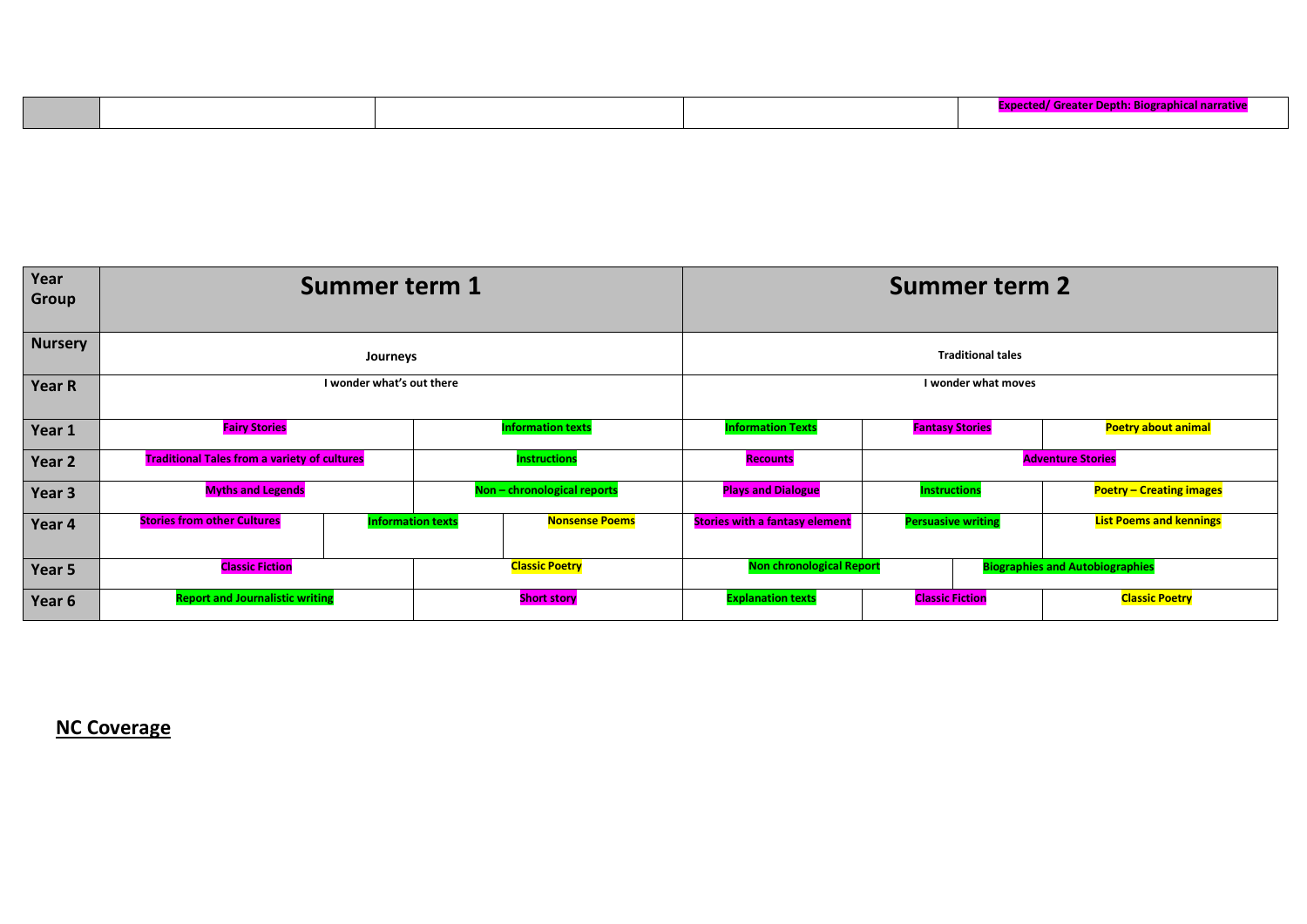| <b>Nursery</b>                                             |                                                   |                                                                |  |
|------------------------------------------------------------|---------------------------------------------------|----------------------------------------------------------------|--|
|                                                            |                                                   |                                                                |  |
|                                                            |                                                   |                                                                |  |
|                                                            |                                                   |                                                                |  |
|                                                            |                                                   |                                                                |  |
|                                                            | <b>Spring</b>                                     | Summer                                                         |  |
| Autumn                                                     |                                                   |                                                                |  |
| Once upon a rhyme                                          | It's all about me                                 | Little Explorers                                               |  |
| Nursery Rhymes/ Action Rhymes                              | Me, Myself and I / Growing up                     | Journeys/ Traditional Tales                                    |  |
| Literacy                                                   | Literacy                                          | Literacy                                                       |  |
| Children explore gross and fine motor skills through       | As children become more confident with their      | In summer term children will continue to refine their mark     |  |
| rhyme write. They will build muscle strength and hand      | fine motor skills., they will have opportunity to | making and begin to give meaning to the marks they are         |  |
| eye coordination through mark making freely.               | develop mark making skills.                       | making through story maps and pictures from the story.         |  |
|                                                            | Children will begin to explore making marks       | Communication and language                                     |  |
| Communication and language                                 | from their names.                                 | Now that children are more secure with their listening and     |  |
| Children will develop their listening and attention skills | Communication and language                        | attention, we will start to explore longer stories. Children's |  |
| through a range of Nursery Rhymes. Children will be        | As children move into spring term, they will      | understanding and questioning skills will be developed         |  |
| encouraged to copy gestures and words.                     | start to develop a wide range of vocabulary       | throughout the summer term.                                    |  |
|                                                            | through the topics covered, they will make links  |                                                                |  |
|                                                            | to Understanding the world.                       |                                                                |  |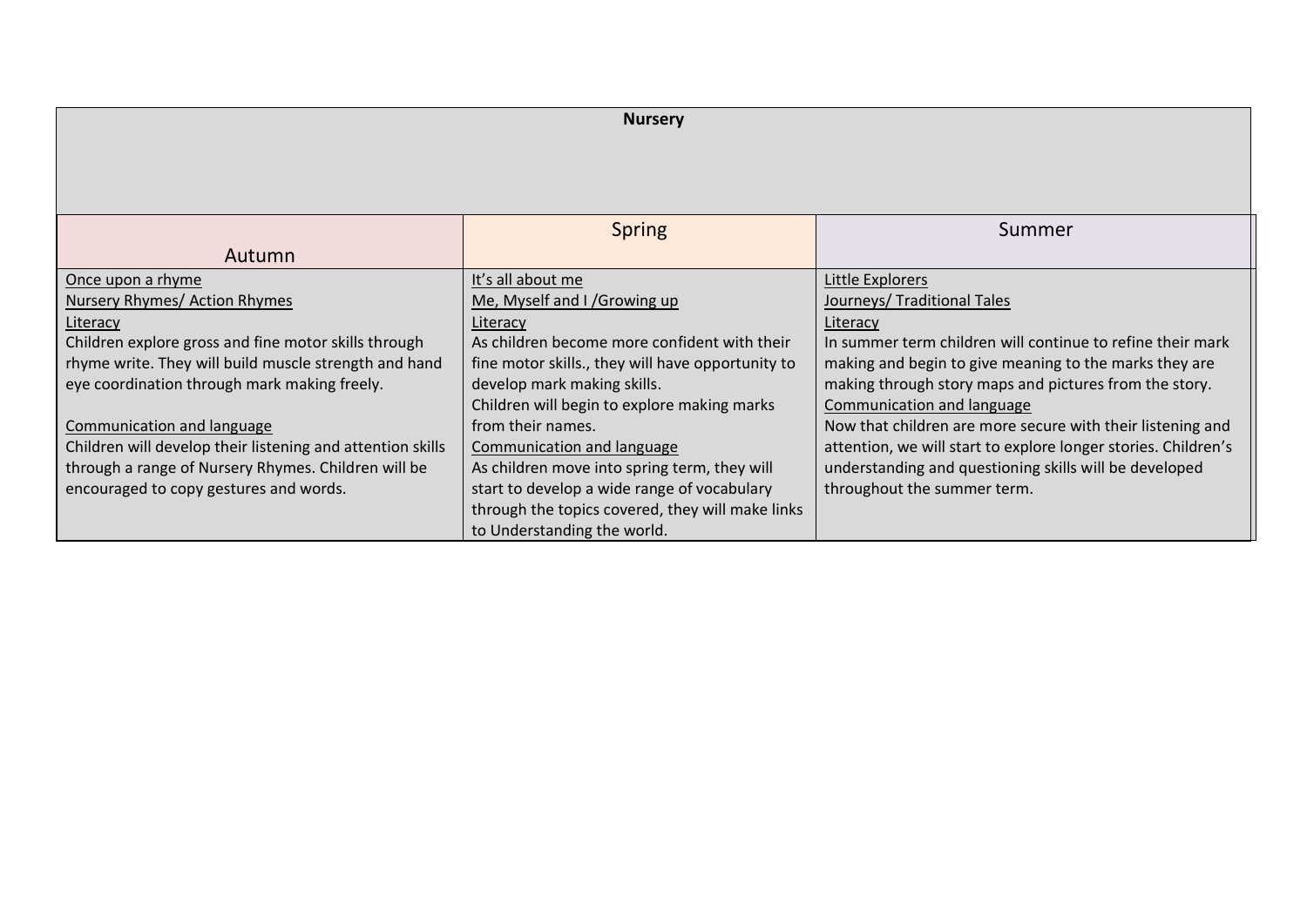|                                                                                                                                             | Reception                                                                                                                  |                                                                                                                                                               |  |  |  |
|---------------------------------------------------------------------------------------------------------------------------------------------|----------------------------------------------------------------------------------------------------------------------------|---------------------------------------------------------------------------------------------------------------------------------------------------------------|--|--|--|
|                                                                                                                                             |                                                                                                                            |                                                                                                                                                               |  |  |  |
|                                                                                                                                             | <b>Spring</b>                                                                                                              | Summer                                                                                                                                                        |  |  |  |
| Autumn                                                                                                                                      |                                                                                                                            |                                                                                                                                                               |  |  |  |
| <b>Unique Me</b><br>Me and my body/ Why am I special?                                                                                       | We Can Be Heroes<br>Superheroes / People who help us                                                                       | Our World<br>I wonder what's out there.? I wonder what moves?                                                                                                 |  |  |  |
| Communication and language<br>As children enter Reception they will work on their<br>listening/attention and understanding skills. Children | Comprehension and language<br>In spring term children will be focusing on<br>Talking about familiar books and rhymes, they | Comprehension and language<br>Nearing the end of Reception children will be well developed<br>in their problem-solving skills, they will begin to explore and |  |  |  |
| will be immersed in a wide range of new vocabulary<br>based on the human body.                                                              | will begin to retell stories. Children will be<br>encouraged to articulate their ideas through                             | explain topics about the world around them.<br><b>Word Reading</b>                                                                                            |  |  |  |
| Comprehension<br>Children will have lots of opportunity to understand                                                                       | well-formed sentences<br><b>Word Reading</b>                                                                               | Children will secure their reading skills through decoding<br>simple phrases and sentences; they will also recognise a few                                    |  |  |  |
| who, what, where and why questions. They will develop<br>the skill of discussion and begin to express their own                             | Through children's exploration of stories,<br>rhymes and poems they will begin to                                          | irregular words.<br>Writing                                                                                                                                   |  |  |  |
| ideas and points of view.                                                                                                                   | understand the five concepts of print, children<br>will apply their phonological awareness to                              | Children will use their ideas to form short sentences which<br>use capital letters and full stops.                                                            |  |  |  |
|                                                                                                                                             | reading words, captions and sentences.<br>Writing                                                                          | They will develop the skill of checking their writing by re-<br>reading to check that it makes sense.                                                         |  |  |  |
|                                                                                                                                             | Children will begin to spell words and captions<br>over a range of genres.                                                 |                                                                                                                                                               |  |  |  |

| Year 1                                                                                                                                                                                   |                                                                                                        |                                                                                                                                                                                                                                                                                                                                                 |  |  |
|------------------------------------------------------------------------------------------------------------------------------------------------------------------------------------------|--------------------------------------------------------------------------------------------------------|-------------------------------------------------------------------------------------------------------------------------------------------------------------------------------------------------------------------------------------------------------------------------------------------------------------------------------------------------|--|--|
| Transcription                                                                                                                                                                            | <b>Handwriting and Presentation</b>                                                                    | Composition                                                                                                                                                                                                                                                                                                                                     |  |  |
| Pupils should be taught to:<br>spell:<br>words containing each of the 40+ phonemes already taught<br>common exception words<br>the days of the week<br>Name the letters of the alphabet: | Pupils should be taught to:<br>sit correctly at a table, holding a pencil<br>comfortably and correctly | Pupils should be taught to:<br>write sentences by:<br>saying out loud what they are going to write about<br>composing a sentence orally before writing it<br>sequencing sentences to form short narratives<br>re-reading what they have written to check that it makes sense<br>discuss what they have written with the teacher or other pupils |  |  |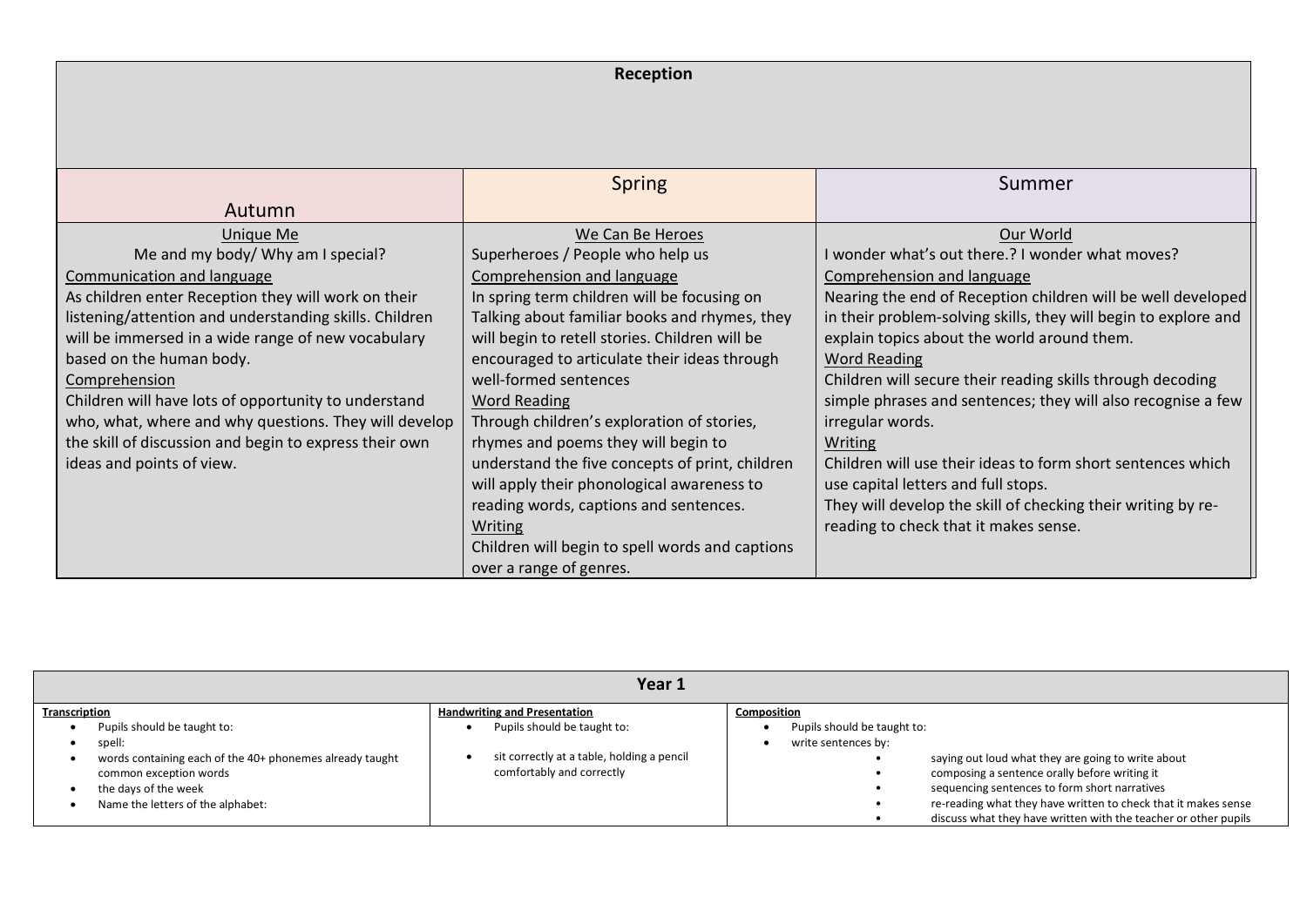| naming the letters of the alphabet in order<br>using letter names to distinguish between<br>alternative spellings of the same sound<br>Add prefixes and suffixes:<br>using the spelling rule for adding $-s$ or $-es$ as the<br>plural marker for nouns and the third person<br>singular marker for verbs<br>using the prefix un-<br>using -ing, -ed, -er and -est where no change is<br>needed in the spelling of root words [for example,<br>helping, helped, helper, eating, quicker, quickest]<br>Apply simple spelling rules and guidance, as listed in English<br>Appendix 1<br>Write from memory simple sentences dictated by the teacher<br>that include words using the GPCs and common exception<br>words taught so far. | begin to form lower-case letters in the<br>correct direction, starting and finishing in<br>the right place<br>form capital letters<br>form digits 0-9<br>understand which letters belong to which<br>handwriting 'families' (i.e. letters that are<br>formed in similar ways) and to practise<br>these. | $\bullet$<br>read aloud their writing clearly enough to be heard by their peers and the teacher. |
|------------------------------------------------------------------------------------------------------------------------------------------------------------------------------------------------------------------------------------------------------------------------------------------------------------------------------------------------------------------------------------------------------------------------------------------------------------------------------------------------------------------------------------------------------------------------------------------------------------------------------------------------------------------------------------------------------------------------------------|---------------------------------------------------------------------------------------------------------------------------------------------------------------------------------------------------------------------------------------------------------------------------------------------------------|--------------------------------------------------------------------------------------------------|
|------------------------------------------------------------------------------------------------------------------------------------------------------------------------------------------------------------------------------------------------------------------------------------------------------------------------------------------------------------------------------------------------------------------------------------------------------------------------------------------------------------------------------------------------------------------------------------------------------------------------------------------------------------------------------------------------------------------------------------|---------------------------------------------------------------------------------------------------------------------------------------------------------------------------------------------------------------------------------------------------------------------------------------------------------|--------------------------------------------------------------------------------------------------|

| Year 2                                                                                                                                                                                                                                                                                                                                                                                                                                                                                                                                                                                                                                                                                                                                                          |                                                                                                                                                                                                                                                                                                                                                                                                                                                     |                                                                                                                                                                                                                                                                                                                                                                                                                                                                                                                                                                                                                                                                                                                                                                                                                                                                                 |  |  |  |
|-----------------------------------------------------------------------------------------------------------------------------------------------------------------------------------------------------------------------------------------------------------------------------------------------------------------------------------------------------------------------------------------------------------------------------------------------------------------------------------------------------------------------------------------------------------------------------------------------------------------------------------------------------------------------------------------------------------------------------------------------------------------|-----------------------------------------------------------------------------------------------------------------------------------------------------------------------------------------------------------------------------------------------------------------------------------------------------------------------------------------------------------------------------------------------------------------------------------------------------|---------------------------------------------------------------------------------------------------------------------------------------------------------------------------------------------------------------------------------------------------------------------------------------------------------------------------------------------------------------------------------------------------------------------------------------------------------------------------------------------------------------------------------------------------------------------------------------------------------------------------------------------------------------------------------------------------------------------------------------------------------------------------------------------------------------------------------------------------------------------------------|--|--|--|
| <b>Transcription</b><br>Pupils should be taught to:                                                                                                                                                                                                                                                                                                                                                                                                                                                                                                                                                                                                                                                                                                             | <b>Handwriting and Presentation</b><br>Pupils should be taught to:                                                                                                                                                                                                                                                                                                                                                                                  | Composition<br>Pupils should be taught to:                                                                                                                                                                                                                                                                                                                                                                                                                                                                                                                                                                                                                                                                                                                                                                                                                                      |  |  |  |
| spell by:<br>segmenting spoken words into phonemes and representing these by<br>graphemes, spelling many correctly<br>learning new ways of spelling phonemes for which one or more<br>spellings are already known, and learn some words with each<br>spelling, including a few common homophones<br>learning to spell common exception words<br>learning to spell more words with contracted forms<br>learning the possessive apostrophe (singular) [for example, the girl's<br>book]<br>distinguishing between homophones and near-homophones<br>add suffixes to spell longer words, including -ment, -ness, -ful, -<br>less, -ly English - key stages 1 and 2 20 Statutory requirements<br>apply spelling rules and guidance, as listed in English Appendix 1 | form lower-case letters of the correct size relative to one another<br>start using some of the diagonal and horizontal strokes needed to<br>join letters and understand which letters, when adjacent to one<br>another, are best left unjoined<br>write capital letters and digits of the correct size, orientation and<br>relationship to one another and to lower case letters<br>use spacing between words that reflects the size of the letters | $\mathbb B$ develop positive attitudes towards and stamina for writing by:<br><b>sqrt</b> writing narratives about personal experiences and those of others<br>(real and fictional)<br>I writing about real events<br><b>Z</b> writing poetry<br>■ writing for different purposes<br>consider what they are going to write before beginning by:<br>I planning or saying out loud what they are going to write about<br><b>Z</b> writing down ideas and/or key words, including new vocabulary<br>I encapsulating what they want to say, sentence by sentence<br>make simple additions, revisions and corrections to their own writing by:<br>evaluating their writing with the teacher and other pupils<br>re-reading to check that their writing makes sense and that verbs to<br>indicate time are used correctly and consistently, including verbs in<br>the continuous form |  |  |  |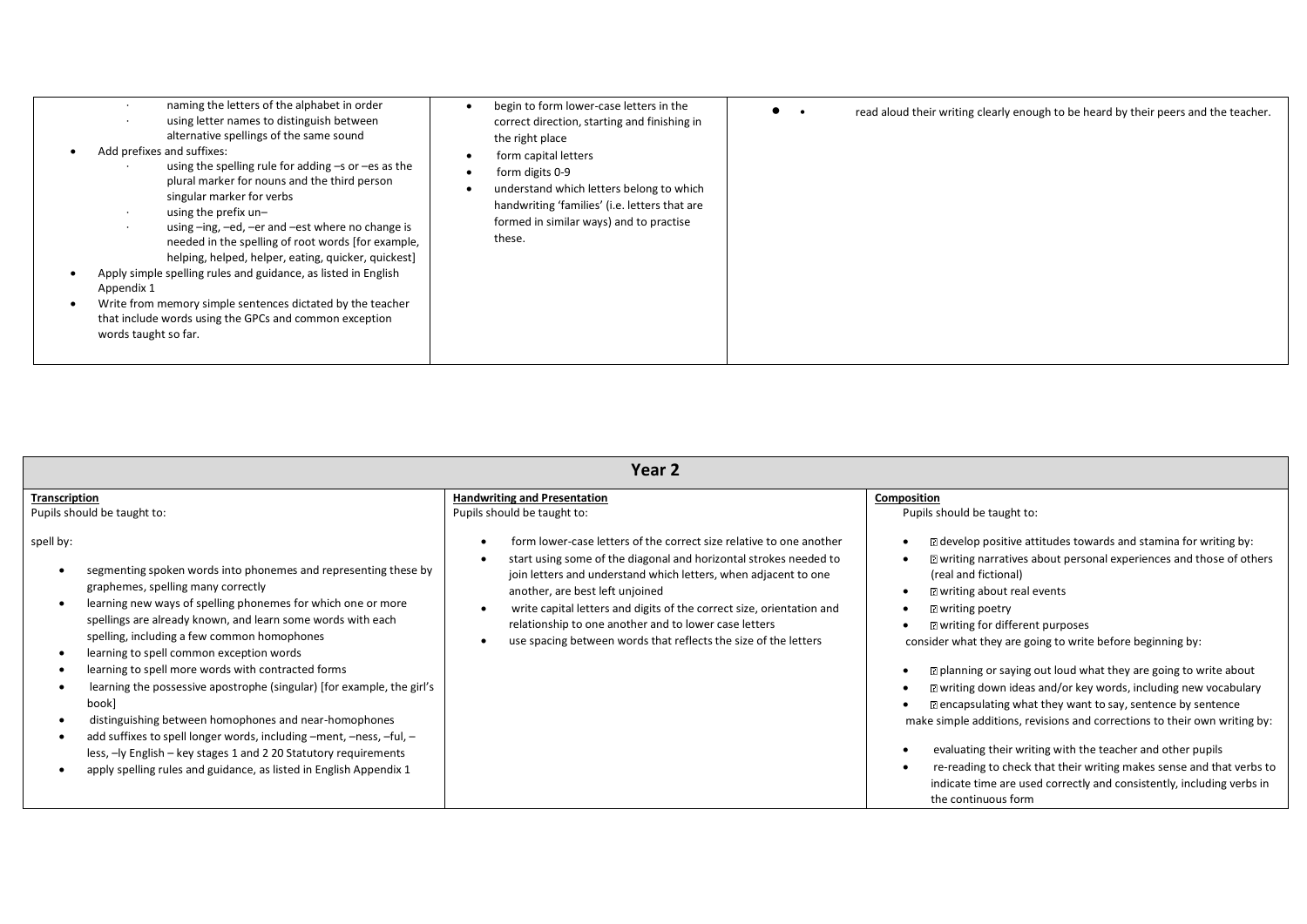| write from memory simple sentences dictated by the teacher that | <b>De</b> proof-reading to check for errors in spelling, grammar and             |
|-----------------------------------------------------------------|----------------------------------------------------------------------------------|
| include words using the GPCs, common exception words and        | punctuation [for example, ends of sentences punctuated correctly]                |
| punctuation taught so far.                                      | $\Box$ read aloud what they have written with appropriate intonation to make the |
|                                                                 | meaning clear.                                                                   |

## **NC Coverage**

| Year 3 and 4                                                                                                                                                                                                                                                                                                                                                                                                                                                                                                                                                                                                                      |                                                                                                                                                                                                                                                                                                                                                                                                                                                                                                                                           |                                                                                                                                                                                                                                                                                                                                                                                                                                                                                                                                                                                                                                                                                                                                                                                                                                                                                                                                                                                                                                                                                                                                                                      |  |  |  |
|-----------------------------------------------------------------------------------------------------------------------------------------------------------------------------------------------------------------------------------------------------------------------------------------------------------------------------------------------------------------------------------------------------------------------------------------------------------------------------------------------------------------------------------------------------------------------------------------------------------------------------------|-------------------------------------------------------------------------------------------------------------------------------------------------------------------------------------------------------------------------------------------------------------------------------------------------------------------------------------------------------------------------------------------------------------------------------------------------------------------------------------------------------------------------------------------|----------------------------------------------------------------------------------------------------------------------------------------------------------------------------------------------------------------------------------------------------------------------------------------------------------------------------------------------------------------------------------------------------------------------------------------------------------------------------------------------------------------------------------------------------------------------------------------------------------------------------------------------------------------------------------------------------------------------------------------------------------------------------------------------------------------------------------------------------------------------------------------------------------------------------------------------------------------------------------------------------------------------------------------------------------------------------------------------------------------------------------------------------------------------|--|--|--|
| <b>Transcription</b><br>Pupils should be taught to:<br>use further prefixes and suffixes and understand<br>how to add them (English Appendix 1)<br>spell further homophones<br>spell words that are often misspelt (English Appendix<br>place the possessive apostrophe accurately in words<br>with regular plurals [for example, girls', boys'] and in<br>words with irregular plurals [for example, children's]<br>use the first two or three letters of a word to check<br>its spelling in a dictionary<br>write from memory simple sentences, dictated by<br>the teacher, that include words and punctuation<br>taught so far | <b>Handwriting and Presentation</b><br>Pupils should be taught to:<br>use the diagonal and horizontal strokes<br>that are needed to join letters and<br>understand which letters, when adjacent<br>to one another, are best left unjoined<br>increase the legibility, consistency and<br>quality of their handwriting [for example,<br>by ensuring that the downstrokes of<br>letters are parallel and equidistant; that<br>lines of writing are spaced sufficiently so<br>that the ascenders and descenders of<br>letters do not touch]. | Composition<br>Pupils should be taught to:<br>plan their writing by:<br>discussing writing similar to that which they are planning to write in order to understand and learn from its<br>structure, vocabulary and grammar<br>discussing and recording ideas<br>draft and write by:<br>composing and rehearsing sentences orally (including dialogue), progressively building a varied and rich<br>vocabulary and an increasing range of sentence structures (English Appendix 2)<br>organising paragraphs around a theme<br>in narratives, creating settings, characters and plot<br>in non-narrative material, using simple organisational devices [for example, headings and sub-headings]<br>evaluate and edit by:<br>assessing the effectiveness of their own and others' writing and suggesting improvements<br>proposing changes to grammar and vocabulary to improve consistency, including the accurate use of pronouns<br>in sentences<br>proof-read for spelling and punctuation errors<br>read aloud their own writing, to a group or the whole class, using appropriate intonation and controlling the<br>tone and volume so that the meaning is clear. |  |  |  |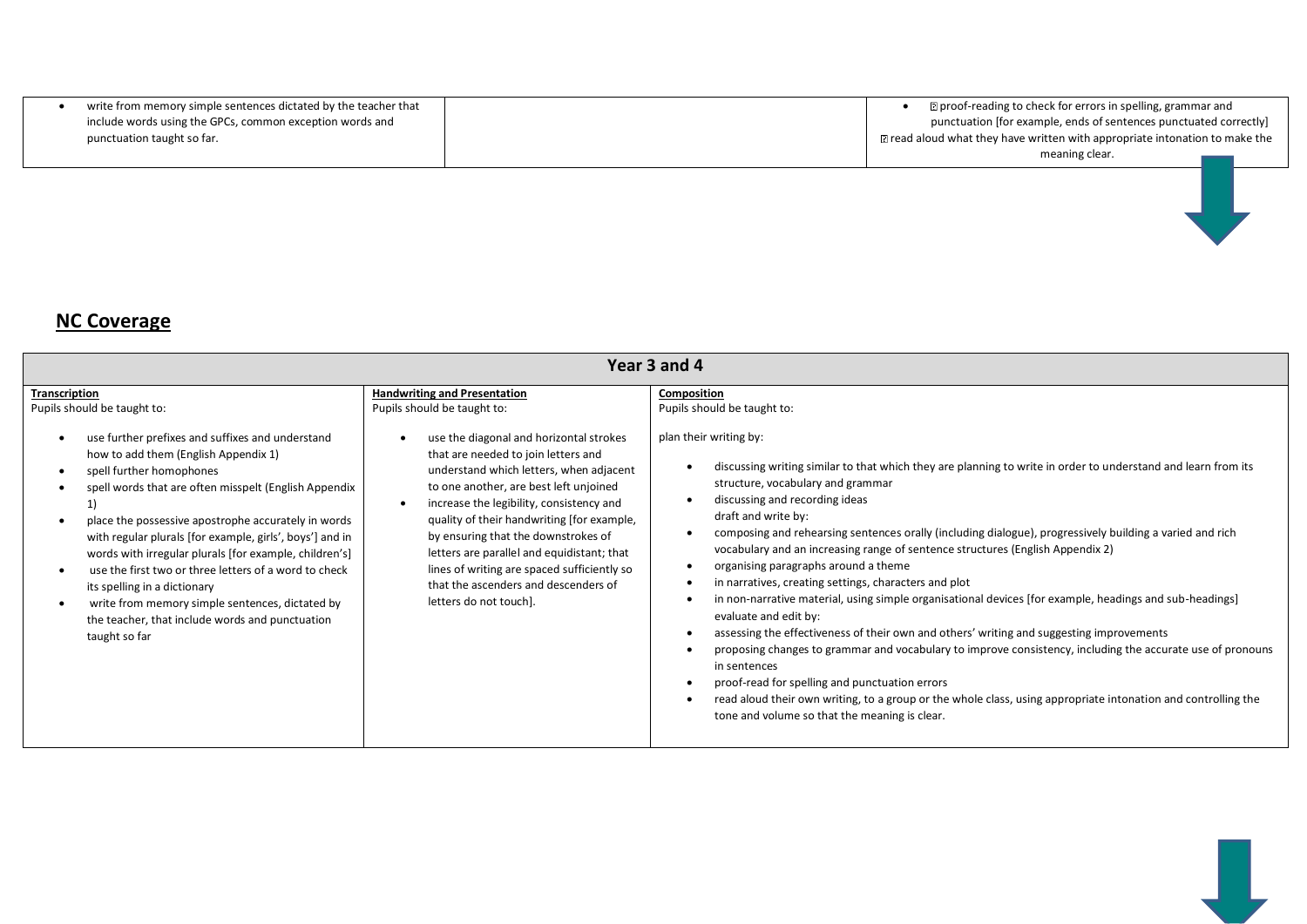## **NC Coverage**

| Year 5 and 6                                                                                                                                                                                                                                                                                                                                                                                                                                                                                                                                                                                                                                                                                     |                                                                                                                                                                                                                                                                                                                                              |                                                                                                                                                                                                                                                                                                                                                                                                                                                                                                                                                                                                                                                                                                                                                                                                                                                                                                                                                                                                                                                                                                                                                                                                                                |  |  |  |  |  |  |
|--------------------------------------------------------------------------------------------------------------------------------------------------------------------------------------------------------------------------------------------------------------------------------------------------------------------------------------------------------------------------------------------------------------------------------------------------------------------------------------------------------------------------------------------------------------------------------------------------------------------------------------------------------------------------------------------------|----------------------------------------------------------------------------------------------------------------------------------------------------------------------------------------------------------------------------------------------------------------------------------------------------------------------------------------------|--------------------------------------------------------------------------------------------------------------------------------------------------------------------------------------------------------------------------------------------------------------------------------------------------------------------------------------------------------------------------------------------------------------------------------------------------------------------------------------------------------------------------------------------------------------------------------------------------------------------------------------------------------------------------------------------------------------------------------------------------------------------------------------------------------------------------------------------------------------------------------------------------------------------------------------------------------------------------------------------------------------------------------------------------------------------------------------------------------------------------------------------------------------------------------------------------------------------------------|--|--|--|--|--|--|
| <b>Transcription</b><br>Pupils should be taught to:<br>use further prefixes and suffixes and<br>understand the guidance for adding them<br>spell some words with 'silent' letters [for<br>example, knight, psalm, solemn]<br>continue to distinguish between<br>homophones and other words which are<br>often confused<br>use knowledge of morphology and<br>etymology in spelling and understand that<br>the spelling of some words needs to be<br>learnt specifically, as listed in English<br>Appendix 1<br>use dictionaries to check the spelling and<br>meaning of words<br>use the first three or four letters of a word<br>to check spelling, meaning or both of these<br>in a dictionary | <b>Handwriting and Presentation</b><br>Pupils should be taught to:<br>write legibly, fluently and with increasing<br>speed by:<br>choosing which shape of a letter to<br>$\bullet$<br>use when given choices and<br>deciding whether or not to join<br>specific letters<br>choosing the writing implement<br>that is best suited for a task. | Composition<br>Pupils should be taught to:<br>plan their writing by:<br>identifying the audience for and purpose of the writing, selecting the appropriate form and using other similar writing as<br>$\bullet$<br>models for their own<br>noting and developing initial ideas, drawing on reading and research where necessary<br>$\bullet$<br>in writing narratives, considering how authors have developed characters and settings in what pupils have read, listened to or<br>$\bullet$<br>seen performed<br>draft and write by:<br>selecting appropriate grammar and vocabulary, understanding how such choices can change and enhance meaning<br>$\bullet$<br>in narratives, describing settings, characters and atmosphere and integrating dialogue to convey character and advance the<br>action<br>précising longer passages<br>$\bullet$<br>using a wide range of devices to build cohesion within and across paragraphs<br>$\bullet$<br>using further organisational and presentational devices to structure text and to guide the reader [for example, headings, bullet<br>$\bullet$<br>points, underlining]<br>evaluate and edit by:<br>assessing the effectiveness of their own and others' writing<br>$\bullet$ |  |  |  |  |  |  |
| use a thesaurus.                                                                                                                                                                                                                                                                                                                                                                                                                                                                                                                                                                                                                                                                                 |                                                                                                                                                                                                                                                                                                                                              | proposing changes to vocabulary, grammar and punctuation to enhance effects and clarify meaning<br>$\bullet$<br>ensuring the consistent and correct use of tense throughout a piece of writing<br>$\bullet$<br>ensuring correct subject and verb agreement when using singular and plural, distinguishing between the language of speech<br>$\bullet$<br>and writing and choosing the appropriate register<br>proof-read for spelling and punctuation errors<br>$\bullet$<br>perform their own compositions, using appropriate intonation, volume, and movement so that meaning is clear.<br>$\bullet$                                                                                                                                                                                                                                                                                                                                                                                                                                                                                                                                                                                                                         |  |  |  |  |  |  |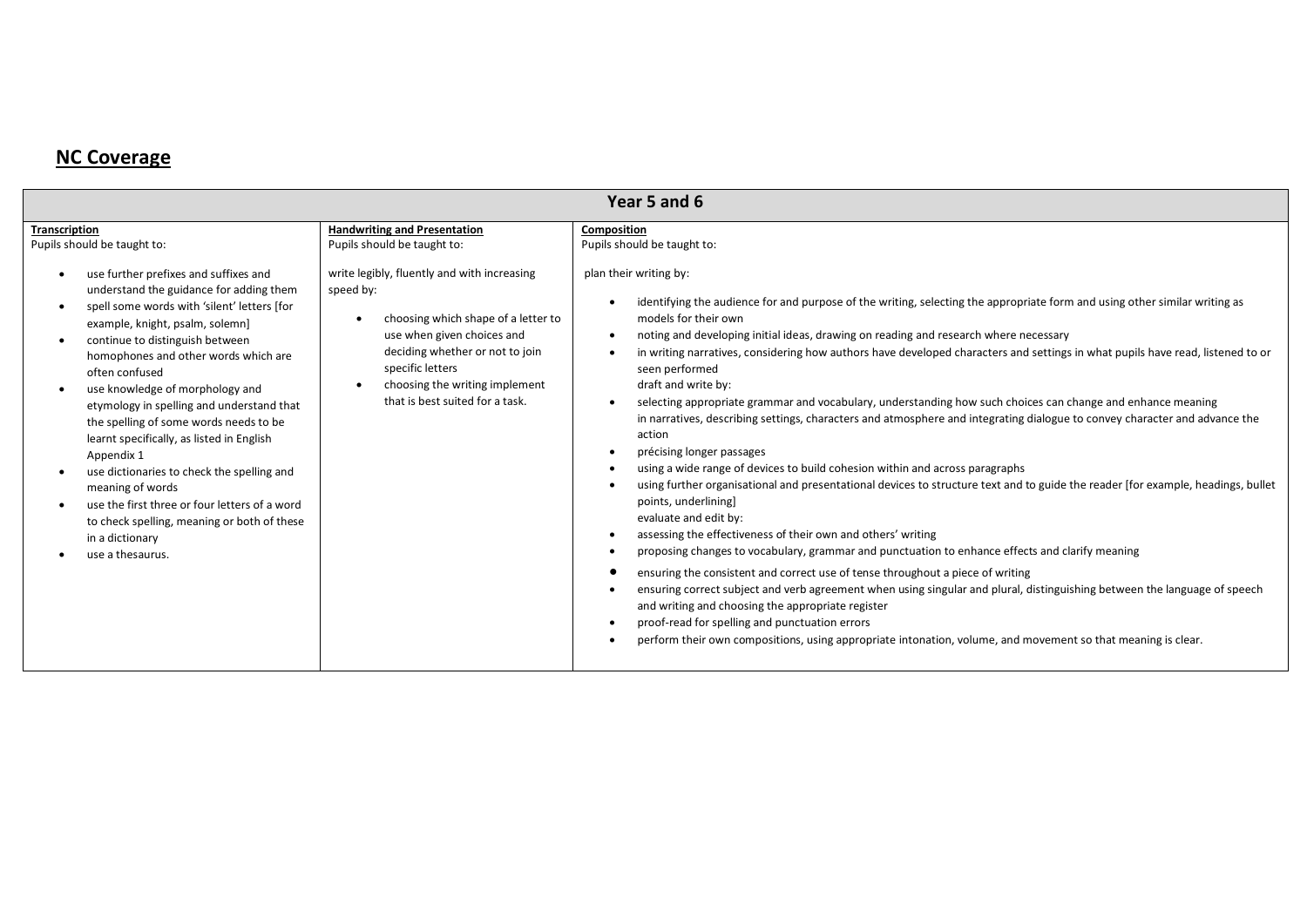| <b>Progression (End Points)</b>                                                                                                                                                                                                                                                                                                                                                                                                                                                                                                                                                                  |                                                                                                                                                                                                           |                                                                                                                                                                                                                                                                                                                                                                                                                                                                                                                                                                                                                                                                                                                                                                                                                                                                                                                                                                                                                                                                      |                                                                                                                                                                                                                                                                                                                                                                                                                                                                                                                                                                                                                                     |  |  |  |  |
|--------------------------------------------------------------------------------------------------------------------------------------------------------------------------------------------------------------------------------------------------------------------------------------------------------------------------------------------------------------------------------------------------------------------------------------------------------------------------------------------------------------------------------------------------------------------------------------------------|-----------------------------------------------------------------------------------------------------------------------------------------------------------------------------------------------------------|----------------------------------------------------------------------------------------------------------------------------------------------------------------------------------------------------------------------------------------------------------------------------------------------------------------------------------------------------------------------------------------------------------------------------------------------------------------------------------------------------------------------------------------------------------------------------------------------------------------------------------------------------------------------------------------------------------------------------------------------------------------------------------------------------------------------------------------------------------------------------------------------------------------------------------------------------------------------------------------------------------------------------------------------------------------------|-------------------------------------------------------------------------------------------------------------------------------------------------------------------------------------------------------------------------------------------------------------------------------------------------------------------------------------------------------------------------------------------------------------------------------------------------------------------------------------------------------------------------------------------------------------------------------------------------------------------------------------|--|--|--|--|
| <b>Nursery</b>                                                                                                                                                                                                                                                                                                                                                                                                                                                                                                                                                                                   |                                                                                                                                                                                                           | Reception                                                                                                                                                                                                                                                                                                                                                                                                                                                                                                                                                                                                                                                                                                                                                                                                                                                                                                                                                                                                                                                            |                                                                                                                                                                                                                                                                                                                                                                                                                                                                                                                                                                                                                                     |  |  |  |  |
| <b>End points</b><br>Have favourite books and seek out peers or adults to share them with<br>Engage in extended conversations about stories, learning and new vocabulary<br>Be able to orally blend familiar CVC words e.g. c-oa-t, d-o-g, h-a-t<br>Write some letters accurately<br>Write their own name                                                                                                                                                                                                                                                                                        |                                                                                                                                                                                                           | <b>End points</b><br>Comprehension:- Children at the expected level of development will: Demonstrate understanding of what has<br>been read to them by retelling stories and narratives using their own words and recently introduced vocabulary;<br>- Anticipate – where appropriate – key events in stories; - Use and understand recently introduced vocabulary<br>during discussions about stories, non-fiction, rhymes and poems and during role-play.<br>Word Reading:- Children at the expected level of development will: - Say a sound for each letter in the alphabet<br>and at least 10 digraphs; - Read words consistent with their phonic knowledge by sound-blending; - Read aloud<br>simple sentences and books that are consistent with their phonic knowledge, including some common exception<br>words.<br>Writing:- Children at the expected level of development will: - Write recognisable letters, most of which are<br>correctly formed; - Spell words by identifying sounds in them and representing the sounds with a letter or<br>letters; |                                                                                                                                                                                                                                                                                                                                                                                                                                                                                                                                                                                                                                     |  |  |  |  |
| Year 1                                                                                                                                                                                                                                                                                                                                                                                                                                                                                                                                                                                           |                                                                                                                                                                                                           | Year <sub>2</sub>                                                                                                                                                                                                                                                                                                                                                                                                                                                                                                                                                                                                                                                                                                                                                                                                                                                                                                                                                                                                                                                    | Year <sub>3</sub>                                                                                                                                                                                                                                                                                                                                                                                                                                                                                                                                                                                                                   |  |  |  |  |
| <b>End points</b><br>Some use of capital letters and full stops to include capital letters<br>for peoples names, places, days of the week and the pronoun 'I'<br>Beginning to use exclamation marks<br>Beginning to use question marks<br>Writing a correct sentence using a verb and a noun.<br>Beginning to use adjectives<br>Using the co-ordinator 'and'<br>Beginning to use the adverbs such as "then" and "next"<br>Beginning to use the past tense in a narrative<br>Add prefixes and suffixes<br>Using s and es to form simple plurals<br>Using the prefix un-<br>Using-ing/-ed/-er/-est | <b>End points</b><br>EXS<br>Some use of question marks<br>Using co-ordination (or / and / but)<br>$\bullet$<br>at others.<br>$\bullet$<br>$\bullet$<br>one another and to lower-case letters<br>$\bullet$ | Demarcating most sentences with: Capital letters and full-stops<br>Using present and past tense mostly correctly and consistently<br>Using some sub-ordination (when / if / that / because)<br>Segment spoken words into phonemes and represent these by graphemes,<br>spelling many of these words correctly and making phonically-plausible attempts<br>Spelling many common exception words (see Y2 word list)<br>Form capital letters and digits of the correct size, orientation and relationship to<br>Using spacing between words that reflects the size of the letters                                                                                                                                                                                                                                                                                                                                                                                                                                                                                       | <b>End points</b><br>Use capital letters and full stops correctly<br>Mostly correct use of question marks<br>Mostly correct use of exclamation marks<br>Some correct use of commas in a list<br>Some correct use of apostrophes for singular possession<br>Some correct use of inverted commas<br>Beginning to use paragraphs to group material<br>Using dialogue with different verbs other than 'said'<br>Use adverbs to express time, place, manner and cause<br>Use prepositions to express time, place and cause<br>Using some expanded noun phrases<br>Using present and past tense correctly and some use of<br>perfect form |  |  |  |  |
| Segmenting spoken words into phonemes and representing these<br>$\bullet$<br>by graphemes, spelling some correctly<br>Spelling most year 1 common exception words<br>Forming lower-case letters of the correct direction, starting and<br>finishing in the right place<br>Using spacing between words<br>$\bullet$                                                                                                                                                                                                                                                                               | <b>Additional skills</b><br>$\bullet$<br>$\bullet$<br>Some use of exclamation marks<br>Some correct use of commas in a list<br>Use appostrophes to mark missing letters                                   | Using sentences with different forms in their writing:<br>Statements / Questions / Exclamations / Commands<br>Using some expanded noun phrases to describe and specify                                                                                                                                                                                                                                                                                                                                                                                                                                                                                                                                                                                                                                                                                                                                                                                                                                                                                               | Using a variety of co-ordinating conjunctions<br>(eg or / and / but / so / yet)<br>Using a variety of subordinating conjunctions<br>(eg when / if / that / because / after / before / though /<br>while)<br>Form nouns using a range of prefixes                                                                                                                                                                                                                                                                                                                                                                                    |  |  |  |  |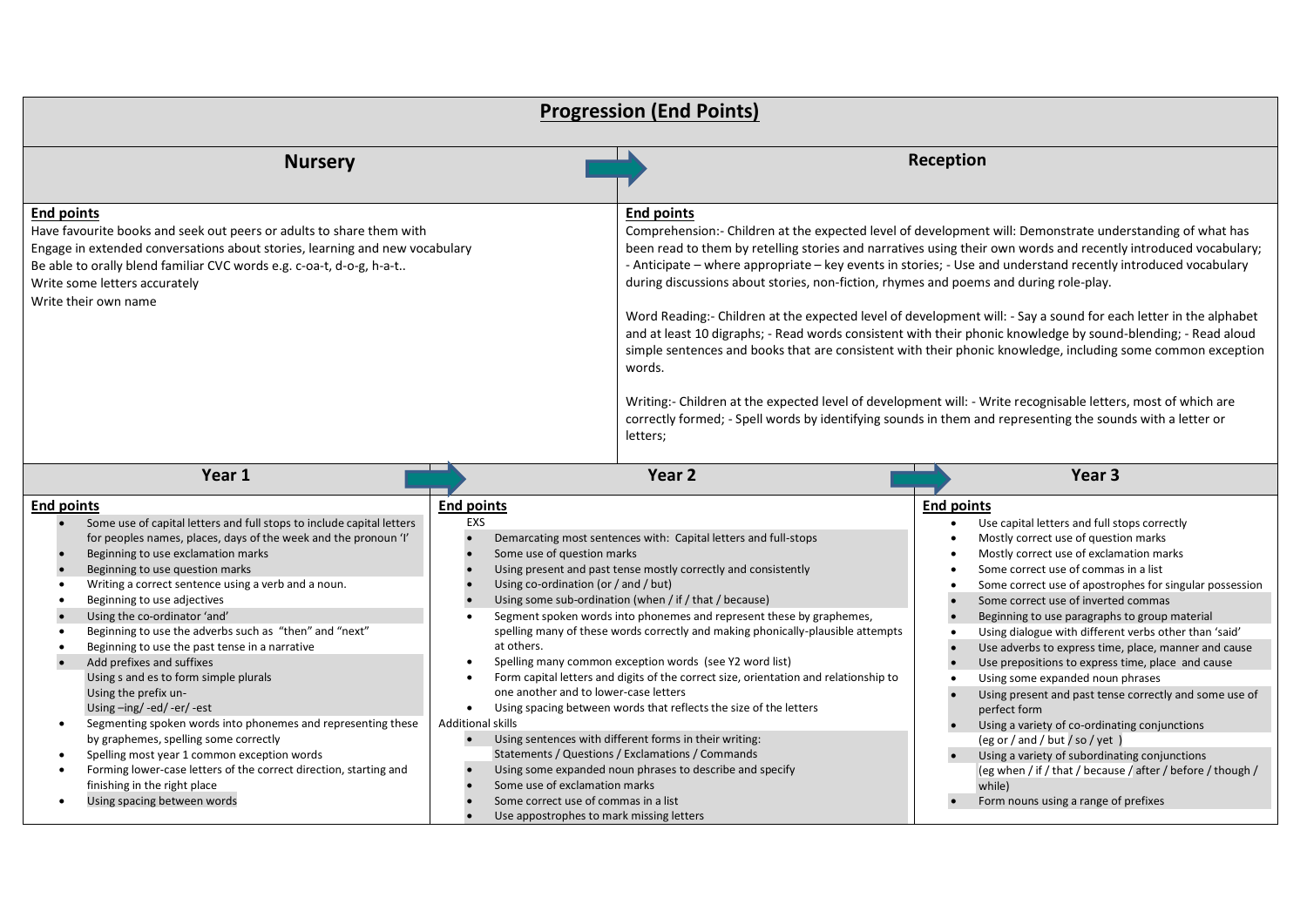|  | Use apostrphes to mark singular possession<br>Add suffixes to spell longer words |  | Using the determiners "a" or "an" according to whether<br>the next word begins with a consonant or a vowel |
|--|----------------------------------------------------------------------------------|--|------------------------------------------------------------------------------------------------------------|
|  | -ment/ -ness/ -ful/ -less/ -ly                                                   |  |                                                                                                            |